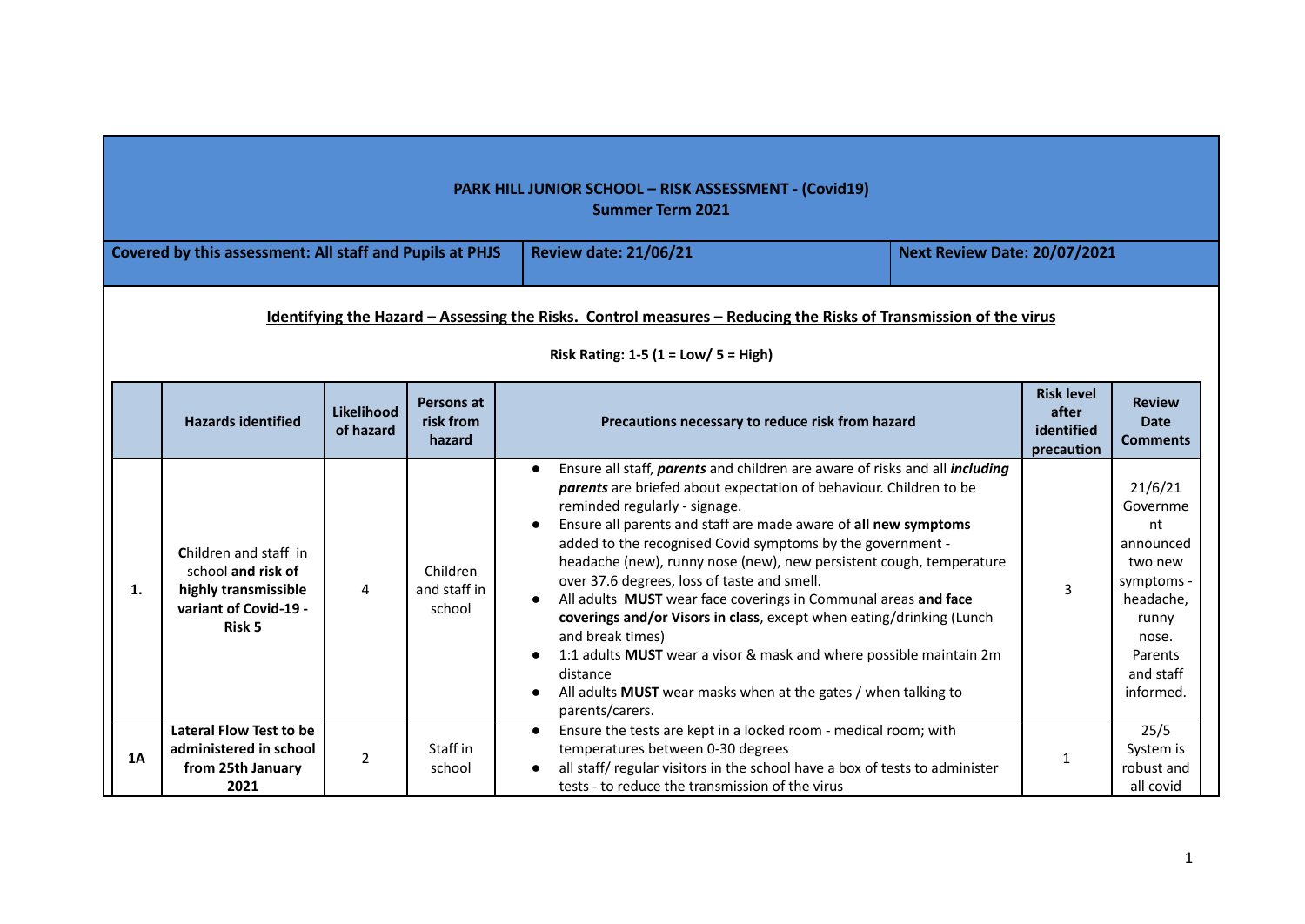|    |                                                                          |                |                        | keep a log of events to do with testing accessible to the Covid<br>coordinator and the Administrator<br>ensure the test log is updated after every activity<br>tests results are reported for logging to the covid coordinator and online<br>for contact tracing<br>action is taken swiftly to isolate bubble of children and other contacts<br>after a positive test<br>have a staff contingency plan in case of a positive test in the morning by<br>a staff member<br>tests should be done in the morning before work and twice weekly<br>cases are reported on a 'need to know' basis.<br>staff giving out test to wear face covering, maintain 2m distance and<br>observe the HAND, FACE, SPACE, REPLACE rules at all times |              | testing<br>logged. |
|----|--------------------------------------------------------------------------|----------------|------------------------|----------------------------------------------------------------------------------------------------------------------------------------------------------------------------------------------------------------------------------------------------------------------------------------------------------------------------------------------------------------------------------------------------------------------------------------------------------------------------------------------------------------------------------------------------------------------------------------------------------------------------------------------------------------------------------------------------------------------------------|--------------|--------------------|
| 2. | Entering/exiting the<br>building - Risk 4                                | $\overline{2}$ | Children<br>and adults | ALL KW/V pupils will attend between 8.50am and 3.15pm<br>$\bullet$<br>Parents will NOT be allowed into the school premises at these times.<br>Children must enter/exit the building without parents. Staff will be on<br>$\bullet$<br>hand to assist, especially for upset pupils.                                                                                                                                                                                                                                                                                                                                                                                                                                               | $\mathbf{1}$ |                    |
| 3. | Communication<br>systems                                                 | $\overline{2}$ | All                    | Communication with the school office (or with staff) should be<br>conducted by phone, email or in writing. Appointments with the class<br>teacher must be made by phone and meetings adhere to social<br>distancing rules between adults.<br>If there is a need to contact the school in person, parents should press the<br>buzzer and wait outside the building on the marked spots to be called in.                                                                                                                                                                                                                                                                                                                           | $\mathbf{1}$ |                    |
| 4. | Cleaning - Risk 5                                                        | 3              | All                    | Banisters, door handles, light switches, chairs and tables will be cleaned<br>$\bullet$<br>as often as possible throughout the day. (Extra cleaning factored into<br>budget)<br>Other communal equipment/ items will be cleaned after use by the<br>adults in the groups after use.<br>Toilets will be cleaned regularly                                                                                                                                                                                                                                                                                                                                                                                                         | 2            |                    |
| 5. | Classrooms and other<br>learning areas<br>including the hall -<br>Risk 4 | 4              | All                    | All MUST maintain the HAND, FACE, SPACE, REPLACE rules stipulated by<br>the government.<br>Doors and windows will be left open wherever possible to reduce the<br>risk of transmission.                                                                                                                                                                                                                                                                                                                                                                                                                                                                                                                                          | 3            |                    |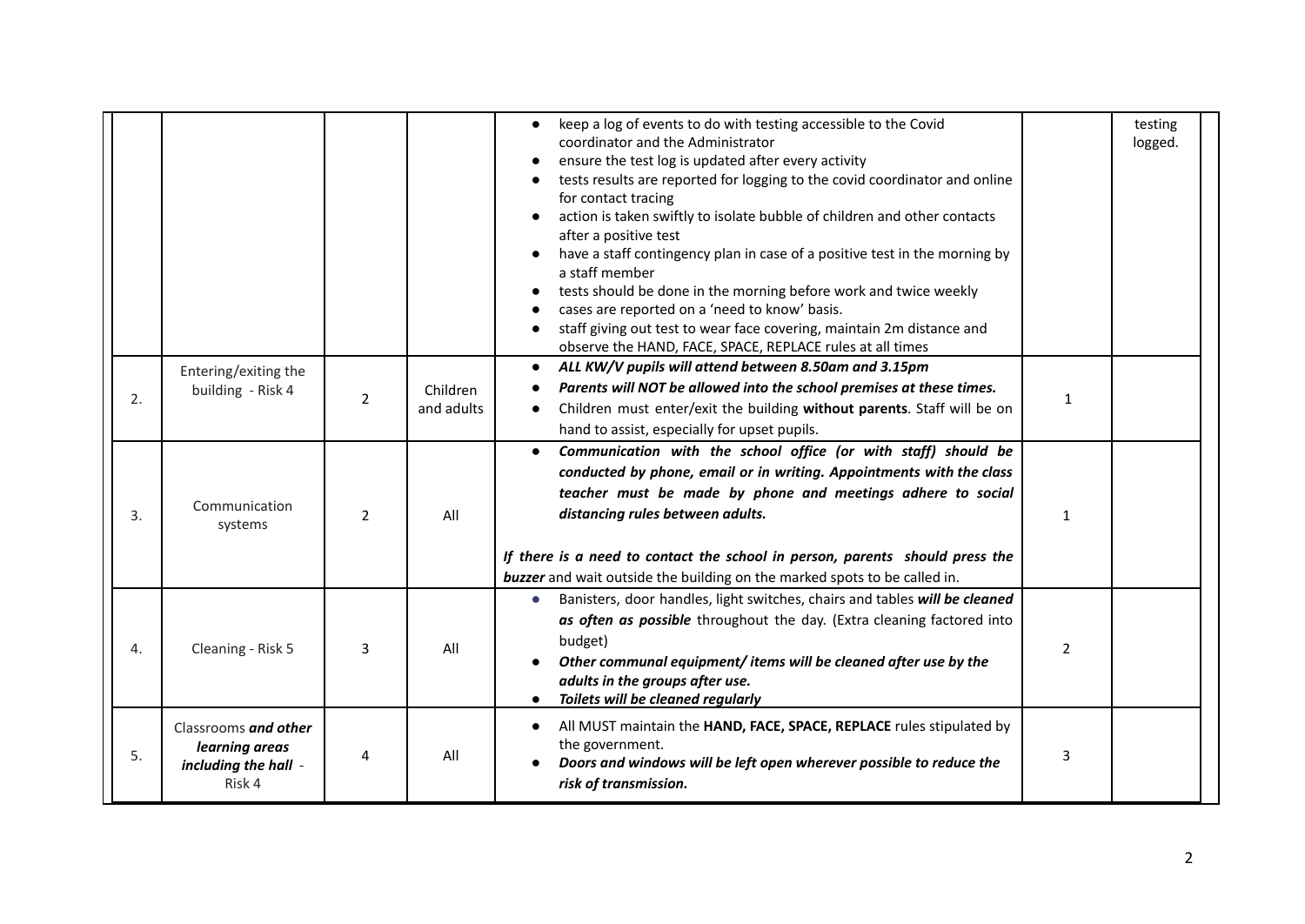|    |                                               |                |                   | Water fountains will be used for filling water bottles and not to drink<br>$\bullet$<br>from.<br>Pupils will remain in their Year Group bubbles and have no contact with<br>pupils in other bubbles. Classes will not mix with each other within the<br>Year Group.<br>There will be no sharing of personal equipment.<br>Other equipment shared will be wiped down before sharing. e.g.<br>musical instruments, PE equipment<br>Exercise books can be taken away for marking and returned to the<br>classroom.<br>The offer of small group intervention will be limited and where possible<br>will be done remotely.<br>Where deemed very necessary masks and visors MUST be worn.<br>On PE days pupils will wear PE kits to school to reduce extra bags in<br>the classroom.<br>Hall will be used for class/year group activities/after school club<br>activities with the school's cleaning regime. |                | 21/6/21<br>Since half<br>term<br>class<br>bubbles<br>are in<br>operation<br>rather than<br>whole year<br>group<br>bubbles |
|----|-----------------------------------------------|----------------|-------------------|--------------------------------------------------------------------------------------------------------------------------------------------------------------------------------------------------------------------------------------------------------------------------------------------------------------------------------------------------------------------------------------------------------------------------------------------------------------------------------------------------------------------------------------------------------------------------------------------------------------------------------------------------------------------------------------------------------------------------------------------------------------------------------------------------------------------------------------------------------------------------------------------------------|----------------|---------------------------------------------------------------------------------------------------------------------------|
| 6. | Lunch & Break Times -<br>Risk 4               | $\overline{2}$ |                   | Pupils will wash their hands before and after eating.<br>$\bullet$<br>Pupils will be timetabled to use the refectory by Year group Bubbles<br>but will be seated in Class Bubbles. They will be lined up in Class<br><b>Bubbles on entry and exit.</b><br>After lunch pupils will have staggered periods to play outside on the<br>field in zones (and in a designated area in the playground and<br>children will not mix bubbles.<br>Tables will be thoroughly cleaned after each bubble group of pupils<br>have eaten.                                                                                                                                                                                                                                                                                                                                                                              | $\overline{2}$ |                                                                                                                           |
| 6а | <b>Staff Breaks during</b><br>Remote Learning | $\overline{2}$ | Teaching<br>Staff | Staff will take regular stretch breaks away from the computer<br>rehydrate regularly                                                                                                                                                                                                                                                                                                                                                                                                                                                                                                                                                                                                                                                                                                                                                                                                                   | 1              |                                                                                                                           |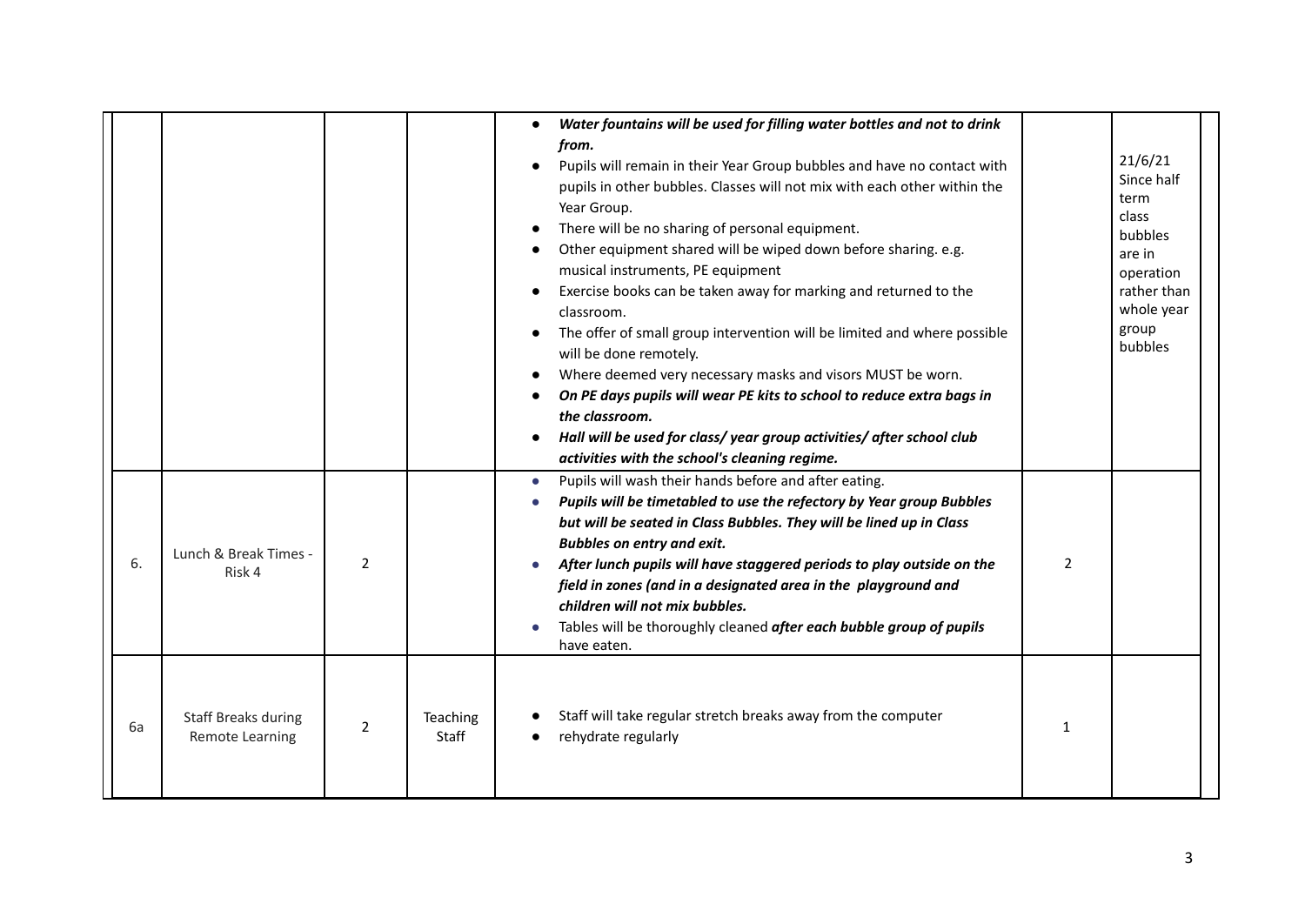| 7.  | Staffroom/kitchen<br>areas - Risk 3           | $\overline{2}$ | <b>Adults</b>                                                  | Staff will use identified areas and adhere strictly to the number<br>required in the spaces.- as signposted<br>Staff will spend very limited time in these areas<br>Cleaning to to be carried out as per cleaning rota                                                                                                                                                                                                                                                                                                                                                                                                                                                                                                                                                                                                                                                                                                                                                                                                                   | $\mathbf{1}$   |  |
|-----|-----------------------------------------------|----------------|----------------------------------------------------------------|------------------------------------------------------------------------------------------------------------------------------------------------------------------------------------------------------------------------------------------------------------------------------------------------------------------------------------------------------------------------------------------------------------------------------------------------------------------------------------------------------------------------------------------------------------------------------------------------------------------------------------------------------------------------------------------------------------------------------------------------------------------------------------------------------------------------------------------------------------------------------------------------------------------------------------------------------------------------------------------------------------------------------------------|----------------|--|
| 8.  | Contractors/visitors/<br>Coaches              | $\overline{2}$ | Adults<br>visiting the<br>school                               | Sign in using Vpass and use hand sanitiser available in the reception<br>$\bullet$<br>area to clean hands after tapping.<br>Visitors not to mix with the Bubbles of children but to stay within their<br>remit.<br>Covid awareness posters around the school reminding to wash hands<br>and social distance<br>Gloves provided for visitors if needed/requested<br>Hand sanitiser/hand washing to be carried out on a frequent basis.                                                                                                                                                                                                                                                                                                                                                                                                                                                                                                                                                                                                    | $\overline{2}$ |  |
| 9   | Fire Risk - 3                                 | 3              | Children<br>and Adults                                         | Ensure children and adults are aware of what to do in an emergency<br>$\bullet$<br>and where to evacuate to. Remind regularly throughout building work<br>as access changes.<br>Continue with all emergency drills as planned.<br>$\bullet$                                                                                                                                                                                                                                                                                                                                                                                                                                                                                                                                                                                                                                                                                                                                                                                              | $\overline{2}$ |  |
| 10. | Medical Room/<br>Holding room<br>First-aiders | 2              | Children<br>and<br>Adults/<br>First aiders<br>in the<br>school | The Medical room will be kept as a separate room and only for use if a<br>$\bullet$<br>child or adult falls ill with coronavirus symptoms.<br>Cleaning to take place frequently as per the cleaning rota.<br>If treating an injured pupil government guidelines to be followed as<br>below:<br>$\triangleright$ A fluid-resistant surgical face mask should be worn by the<br>supervising adult if a distance of 2 metres cannot be<br>maintained.<br>$\triangleright$ If contact with the child or young person is necessary, then<br>disposable gloves, a disposable apron and a fluid-resistant<br>surgical face mask should be worn by the supervising adult.<br>$\triangleright$ If a risk assessment determines that there is a risk of splashing<br>to the eyes, for example from coughing, spitting, or vomiting,<br>then eye protection should also be worn.<br>$\triangleright$ Also provided: Thermometer Gun, Flannels or Cold Packs to<br>support emerging high temperatures, Antibac cleaning<br>products, Sanitising gels | $\overline{2}$ |  |
| 11. | Library/ iHub Risk 4                          | $\mathbf{1}$   | adults<br>using it as<br>a base                                | Cleaning will take place frequently as per schedule<br>$\bullet$<br>Staff will use identified areas and adhere strictly to the number<br>required in the spaces<br>HAND, FACE, SPACE, REPLACE rules apply at all times.<br>$\bullet$                                                                                                                                                                                                                                                                                                                                                                                                                                                                                                                                                                                                                                                                                                                                                                                                     | $\mathbf{1}$   |  |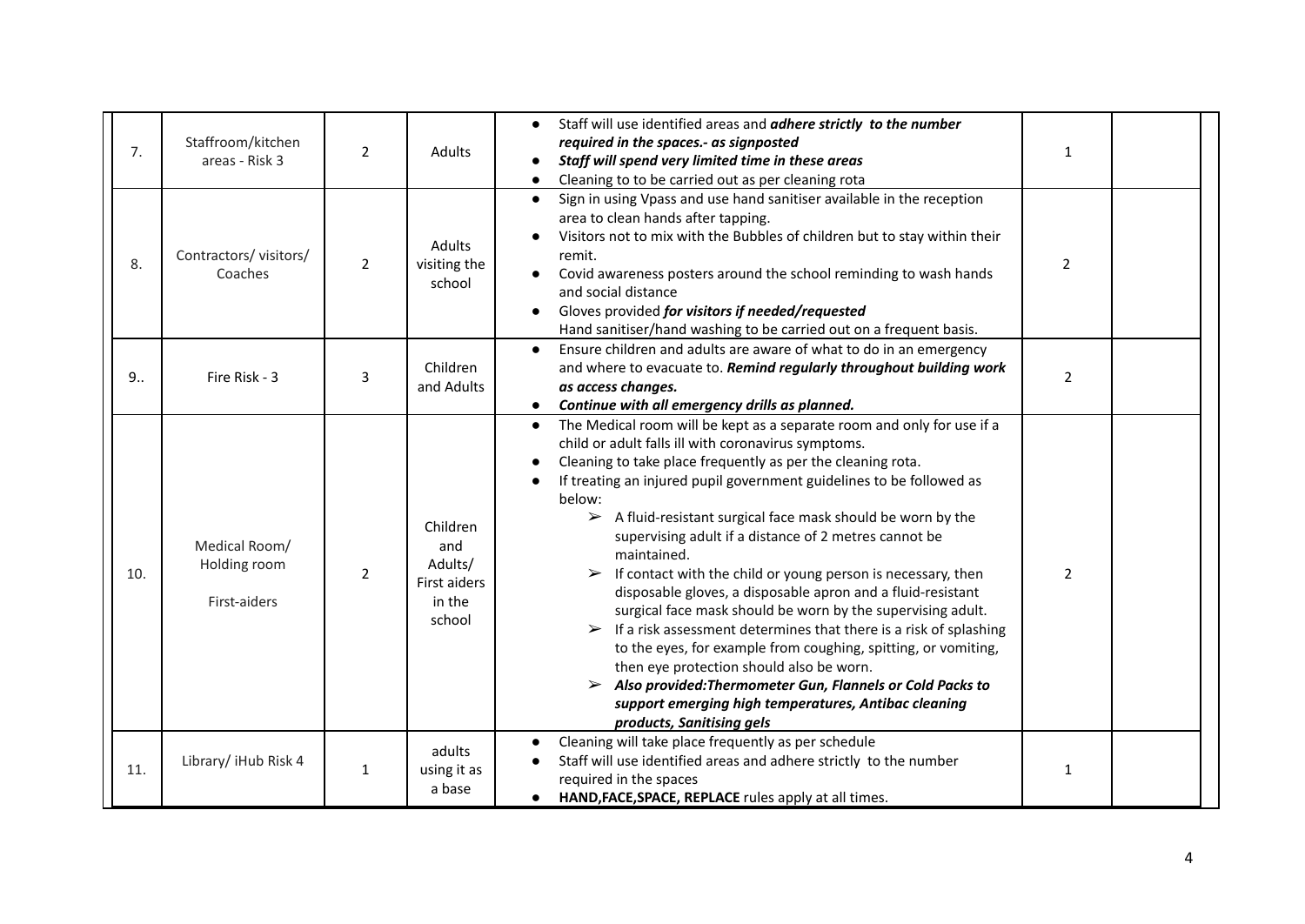| 12. | Increased risk of<br>safeguarding<br>disclosures and<br>concerns                    | $\overline{3}$ | Children<br>and adults | Covid-19 Safeguarding addendum to be updated regularly and shared<br>in line with local and government guidance and changes to KCSiE.<br>Regular reminders in weekly staff briefings from the DSL.<br>All staff to be reminded of the need for extra vigilance within their class<br>groups (whether in school or online) as well as within their teams for<br>individuals who may have suffered abuse/are struggling with their<br>Mental Health as a result of lockdown and use CPOMS astutely.<br>DSL/Deputy DSL to be contacted by mobile phone immediately with<br>concerns that need addressing straightaway.                                                                                                                                                                                                                                                                                                                                                                                                                                                                                                                                                                             | $\overline{2}$ |  |
|-----|-------------------------------------------------------------------------------------|----------------|------------------------|-------------------------------------------------------------------------------------------------------------------------------------------------------------------------------------------------------------------------------------------------------------------------------------------------------------------------------------------------------------------------------------------------------------------------------------------------------------------------------------------------------------------------------------------------------------------------------------------------------------------------------------------------------------------------------------------------------------------------------------------------------------------------------------------------------------------------------------------------------------------------------------------------------------------------------------------------------------------------------------------------------------------------------------------------------------------------------------------------------------------------------------------------------------------------------------------------|----------------|--|
| 13. | <b>Adults with 'Covid</b><br>Anxiety'/ Covid<br>symptoms/test<br>positive           | 3              | Adults                 | HT to identify and discuss concerns with the member of staff<br>Talk through staff plus their families testing.<br>Prioritise for remote working if the identified risks are too high.<br>Isolate for symptoms, family symptoms or test positive                                                                                                                                                                                                                                                                                                                                                                                                                                                                                                                                                                                                                                                                                                                                                                                                                                                                                                                                                | $\overline{2}$ |  |
| 14. | After School Clubs,<br><b>Breakfast Clubs,</b><br>Holiday Clubs, Clubs in<br>school | $\overline{3}$ | Staff and<br>Pupils    | <b>Protective Measures for Holiday or After School Clubs</b><br>$\bullet$<br>The above details expectations: At PHJS we will follow all mitigations as outlined<br>above for cleaning, safeguarding, use of equipment and space. Regular<br>handwashing and sanitising of equipment must take place.<br>Bubbles or groups will be maintained where possible. Where it is not<br>possible, the club will organise children into consistent groups for that<br>setting. Children will not necessarily be in year group bubbles as they will be<br>with their siblings and other children from the Infants school.<br>There will be outdoor activities wherever possible and practical and<br>Leaders will take a risk assessment approach to identifying maximum<br>group sizes for those outdoor activities.<br>Local Trips may be undertaken after very stringent risk assessments to<br>places such as: indoor skating rinks and trampolining parks, which were<br>otherwise closed to the public (except where exemptions apply)."<br>OUTDOOR CLUBS CAN BE IN YEAR GROUPS; FOR CLUBS IN THE<br><b>BUILDING - SPACE OUT CHILDREN AS MUCH AS POSSIBLE TO</b><br><b>MAINTAIN THE 2M DISTANCE</b> | $\overline{2}$ |  |
| 15  | <b>Educational Visits</b>                                                           | 3              | Staff &<br>Pupils      | From 12 April, non-residential educational UK day trips can start to take place.<br>Trips are organised in line with protective measures, such as keeping<br>$\bullet$<br>children within their consistent group, and the coronavirus (COVID-19)<br>secure measures in place at the destination.                                                                                                                                                                                                                                                                                                                                                                                                                                                                                                                                                                                                                                                                                                                                                                                                                                                                                                | $\overline{2}$ |  |